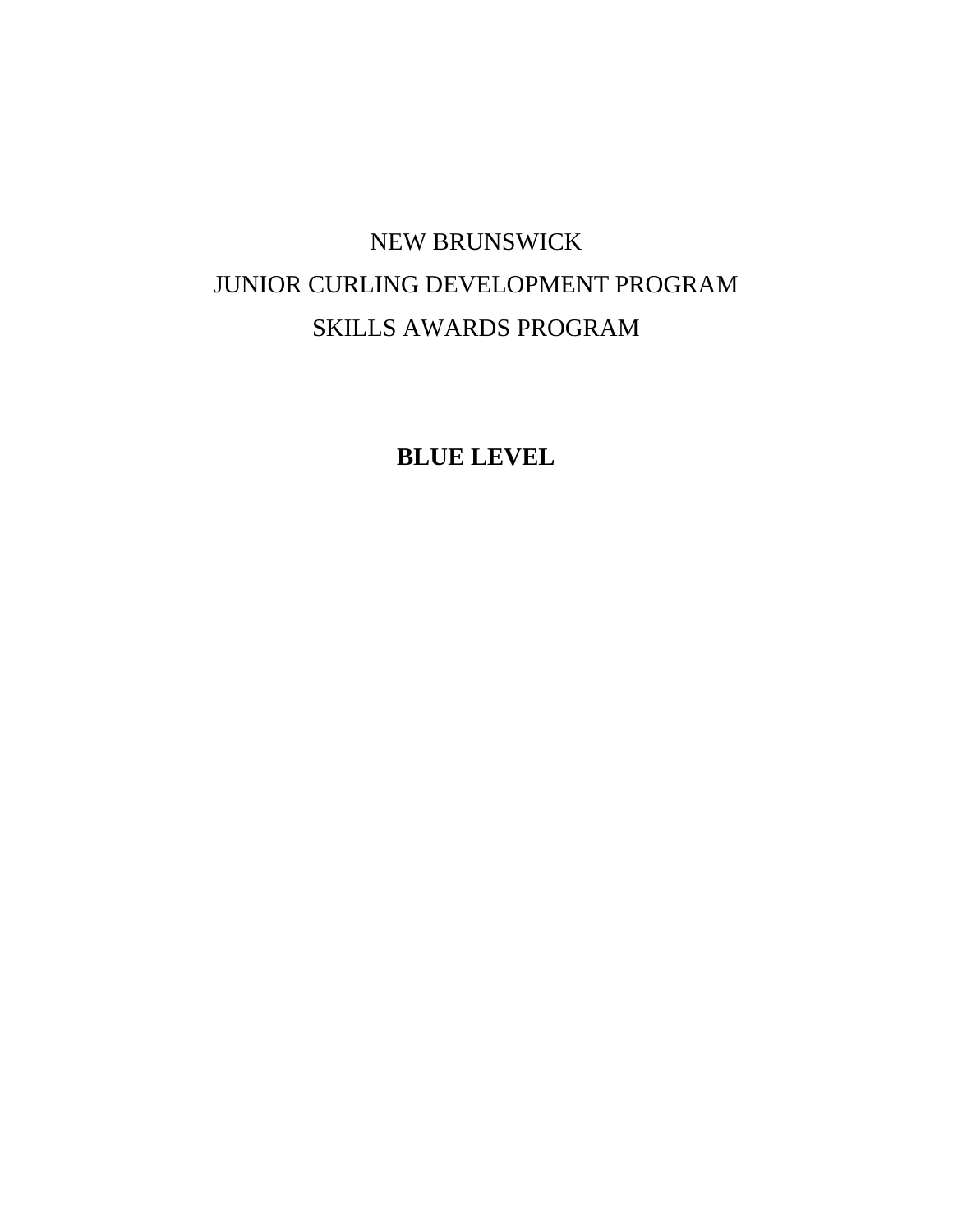## New Brunswick Skill Awards Program

#### Blue Level Exam

| Name:    |  |  |  |
|----------|--|--|--|
| Address: |  |  |  |
|          |  |  |  |
|          |  |  |  |

Etiquette: True or False

It is good etiquette to:

## *C ircle "T" for True and "F" for False*

- 1. T or  $F -$  Always be ready to deliver your rock when it is your turn.
- 2. T or  $F H$ elp sweep your opponent's rocks down the sheet of ice.
- 3. T or  $F -$  Stand at the far end and keep perfectly still to avoid doing anything which will disturb the concentration of the opposing player in the hack.
- 4. T or  $F -$  Stand directly behind your opposition when they are delivering their rock.
- 5. T or  $F G$ o into the House to talk to your Skip at anytime while playing Second.
- 6. T or  $F -$  Stand between the hog-lines when you are not delivering or sweeping a rock.
- 7. T or  $F -$  Talk loudly with you team-mates when the opposition is delivering their rock.
- 8. T or  $F W$ alk across the ice in front of the opposition is delivering their rock.
- 9. T or  $F S$ hake hands with your opposition before and after the game to display good sportsmanship.
- 10.T or  $F Y$ ell at your own player when they miss a shot.